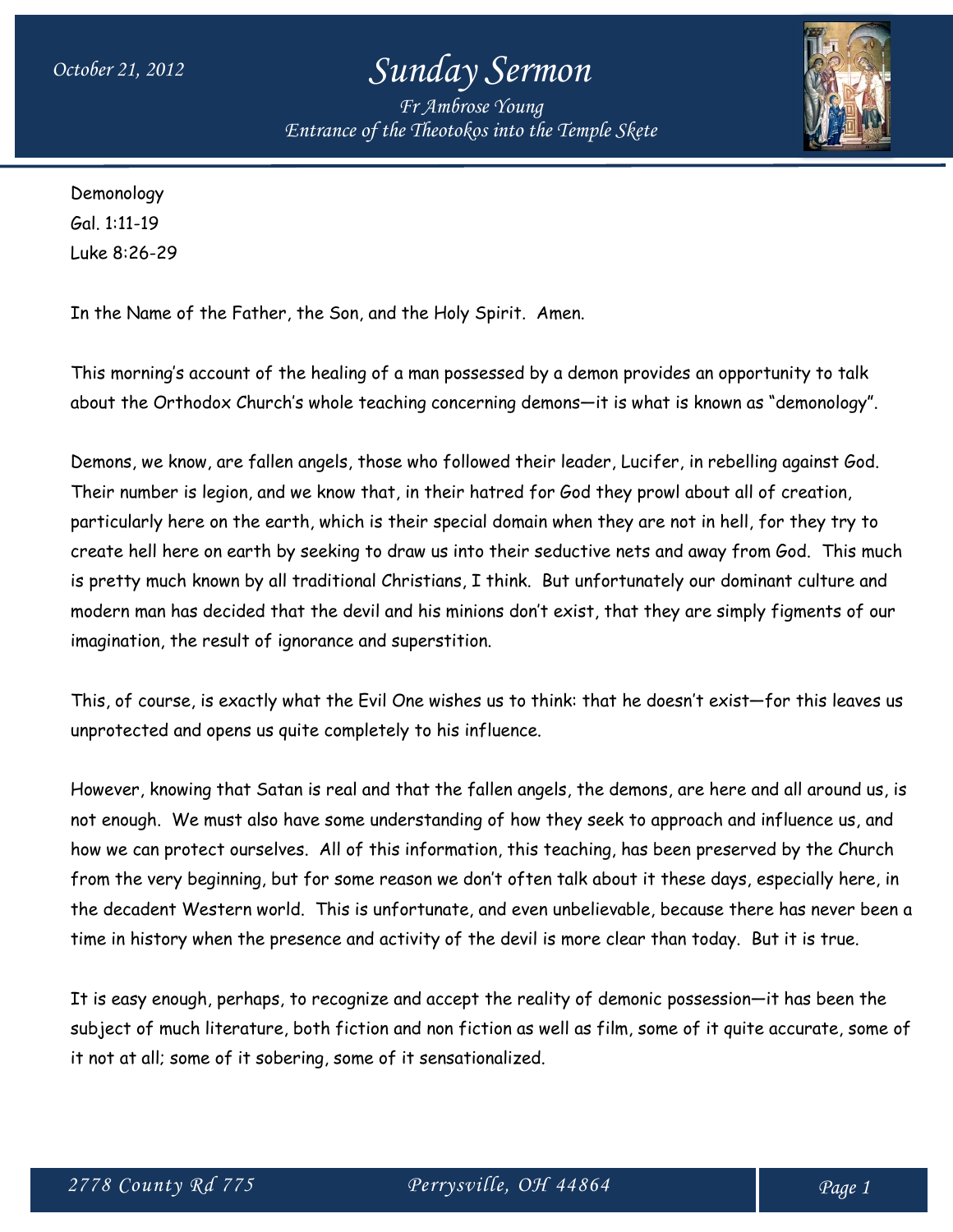*Fr Ambrose Young Entrance of the Theotokos into the Temple Skete*



More important than knowing about possession, however, is to realize that the activity of fallen angels around us, and their attempts to influence us, is constant and no one of us is immune from their attacks. This is what we need to speak more of.

In last week's sermon about the Holy Fathers of the  $7<sup>th</sup>$  Council of the Church I mentioned that the age of the Fathers has never come to an end, for there are genuine Church Fathers in every age, every time. One of the more recent ones is St. Theophan the Recluse, a righteous saint of the Russian Orthodox Church who died in 1896—and therefore is "of our time." In his long years of reclusion he was extremely interested in all of the spiritual forces, both angelic and demonic, that were operating in his time and in his culture, and as a spiritual father—he gave spiritual direction by means of literally thousands of letters to his spiritual children, some of which letters have survived and have been translated into English and published—he spoke about the question of demonic activity in the world. I want share with you this morning some of the things he wrote.

For example, he showed how "the body is the dwelling place of the passions, and chiefly of the fiercest ones, such as lust and anger. It is also the organ through which the demons penetrate into the soul to come to settle near it."

Notice what he has just said: that demons come to settle near the soul whenever and wherever possible. This is their "natural", so-to-speak, behavior; they cannot help themselves; they have a "target", and that "target" is the human soul. Not just some souls, but all souls. Yours and mine, too. And they aim themselves, like arrows, at us. St. Theophan calls these "enemy strikes."

Elsewhere St. Theophan explained that self-love and egotism are the qualities that especially act as magnets in attracting the attention of demons to our souls. These darken the soul, and it is this very darkness that attracts the demons.

These arrows, these "enemy strikes," he says, "often go unnoticed due to their subtlety and depth" especially in children, by the way, which is why close parental guidance and supervision is so critical. He writes that demons attack our consciousness and free will so that we are cut off from our spiritual life for the moment, thus placing us in extreme danger.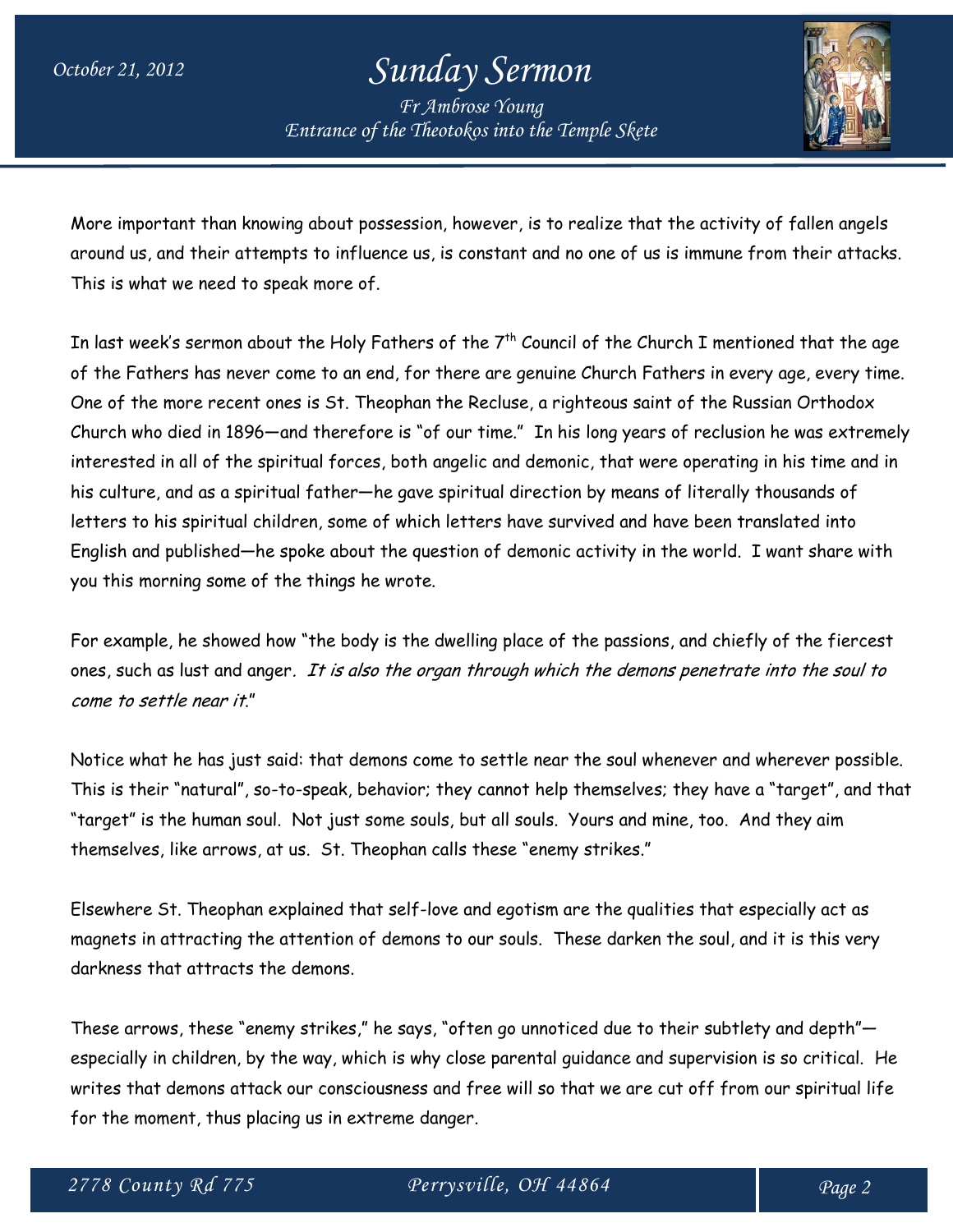*Fr Ambrose Young Entrance of the Theotokos into the Temple Skete*



"This is the horde" of demons, he says, "that is ready every minute to extinguish our new life opposed to sin….The demons, the source of all evil, surround people with their horde and teach them every sin, working through the flesh, especially the senses... That," he continues, "is why they can be considered the cause of every passion and sinful attack. But there is something in this cycle of sins that only the demons could whip up…that is, blasphemous thoughts—doubts, lack of faith, unusual revulsion, darkening of the mind."

St. Theophan also gives the following warning: there isn't a single moment in the day when one of these demons is not trying to strike us. "Therefore," he says, "the chief form in which the enemy appears in us is [through our] thought[s]." And it is in the realm of thoughts that we find our battleground with the Evil One. And a true battleground it is.

Speaking of this battleground, and the battles we must fight therein, St. Theophan cautions that these battles are hard and bloody and we will suffer. Therefore, he writes, "provide yourself with only one thing, strong courage: no matter what happens, stay with what you have begun…no matter how life goes, whatever successes and failure there are… [For] the adversary will not sleep."

"God's saints," he continues (being himself one of those saints!) "God's saints noted that he [the devil] operates on those who are just beginning in two ways." (I quote this, brothers and sisters, because all of us are really only still just "beginners", aren't we?) "Two ways: Some [the devil] does not disturb at all and does not put up any opposition. Those who do not encounter inward or outward impediments and who see that everything is going smoothly begin to fantasize that this is the way things are, and they suppose that they have driven out all adversaries…As soon as such thoughts have settled in, the adversary immediately enters and begins fabricating vainglorious dreams from which are born self-conceit, the falling away from God's help, and the cessation of searching and striving after this help…and the poor conceited person falls."

This is the *first* way in which, the saints tell us, the Evil One works on us, and it is the most common way.

The second is as follows: